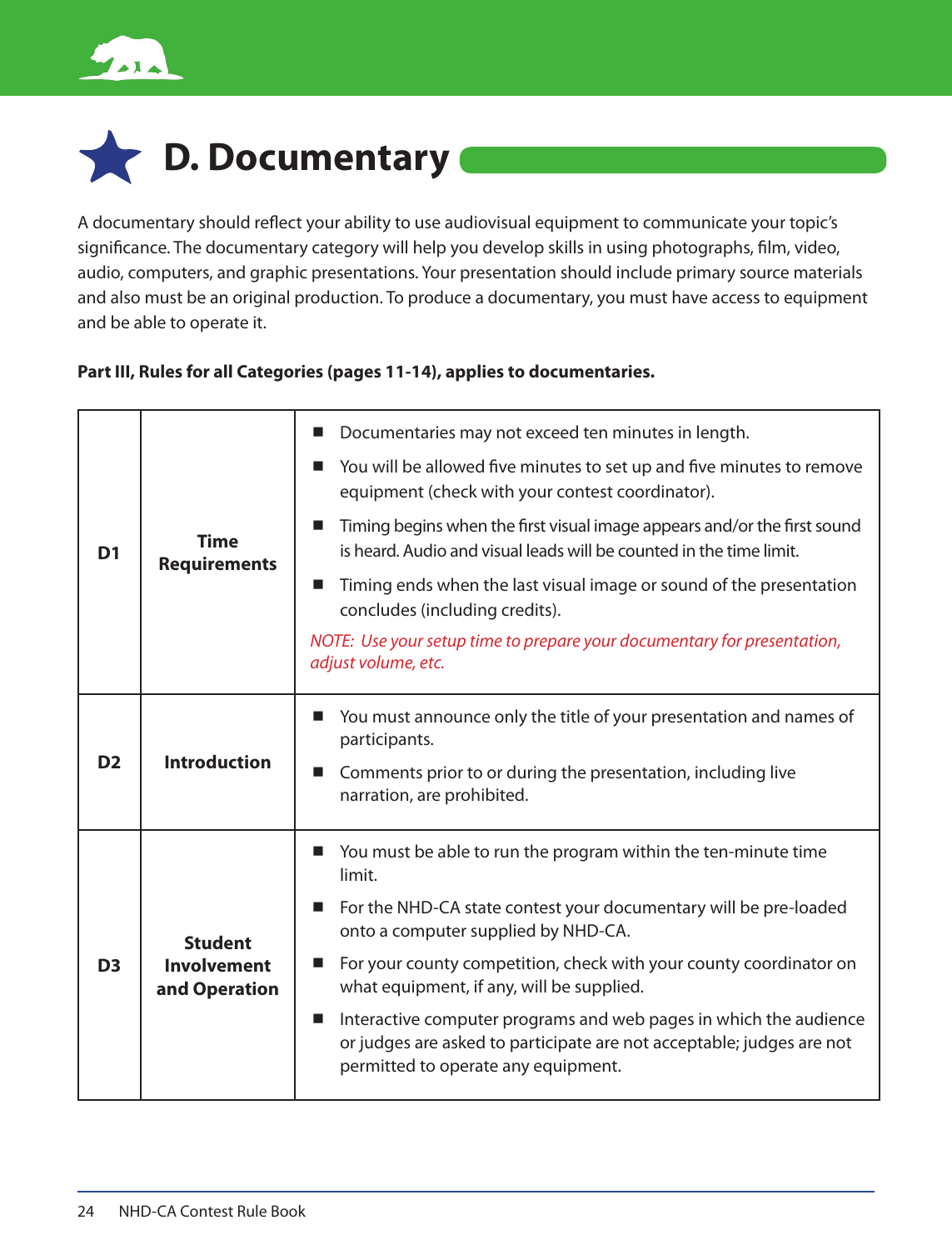

| D <sub>4</sub> | <b>Student</b><br><b>Production</b>                                           | All entries must be student-produced.<br>ш                                                                                                                                                                                                          |
|----------------|-------------------------------------------------------------------------------|-----------------------------------------------------------------------------------------------------------------------------------------------------------------------------------------------------------------------------------------------------|
|                |                                                                               | You must operate all equipment, including all editing equipment<br>ш<br>used in the production of your presentation.                                                                                                                                |
|                |                                                                               | You must provide the narration, voice-over, and dramatization. Only<br>ш<br>those student(s) listed as entrants may participate in the production.                                                                                                  |
|                |                                                                               | Only you/your group and the subjects of your interviews (partici-<br>ш<br>pants in a historical event or experts) may appear on camera.                                                                                                             |
|                |                                                                               | Your entry must be an original production.<br>ш                                                                                                                                                                                                     |
|                |                                                                               | Using material created by others specifically for use in your entry is<br>ш<br>prohibited.                                                                                                                                                          |
| D <sub>5</sub> | <b>Entry</b><br><b>Production</b>                                             | You may use professional photographs, film, recorded music, etc., within<br>your presentation. However, you must give proper credit in the credits at<br>the end of your presentation and in your annotated bibliography.                           |
| D <sub>6</sub> | <b>Credits</b>                                                                | At the conclusion of the documentary, you must provide a list of<br>ш<br>acknowledgments and credits for ALL visual and audio sources. These<br>credits should be brief-not full bibliographic citations and not anno-<br>tated.                    |
|                |                                                                               | You are not required to credit individual images or video clips while the<br>documentary is playing; that is the purpose of the credits at the end.                                                                                                 |
|                |                                                                               | All sources (e.g., music, images, film/media clips, interviews, books,<br>ш<br>websites, etc.) used in the making of the documentary must be prop-<br>erly cited in the annotated bibliography.                                                     |
|                |                                                                               | The list of credits counts toward the ten-minute time limit and should<br>■<br>be readable by viewers. See Figure 7 for an example.                                                                                                                 |
| D7             | <b>Entry</b><br><b>Submission &amp;</b><br><b>Written</b><br><b>Materials</b> | Consult the NHD-CA Contest Guide located under the "Contests" tab at<br>■<br>www.nhdca.org for more information about entry submission for this<br>category. Check with your county coordinator for entry procedures<br>for your local competition. |
|                |                                                                               | Refer to Part III, Rules 16-18, for citation and style information for<br>written materials.                                                                                                                                                        |
|                |                                                                               | Keep in mind that documentary submission deadlines are typically<br>ш<br>2-3 weeks prior to the competition date.                                                                                                                                   |
|                |                                                                               | Note: Documentaries that exceed 500MB may experience increased upload<br>time and you may need to pay up to \$15 to submit your entry.                                                                                                              |